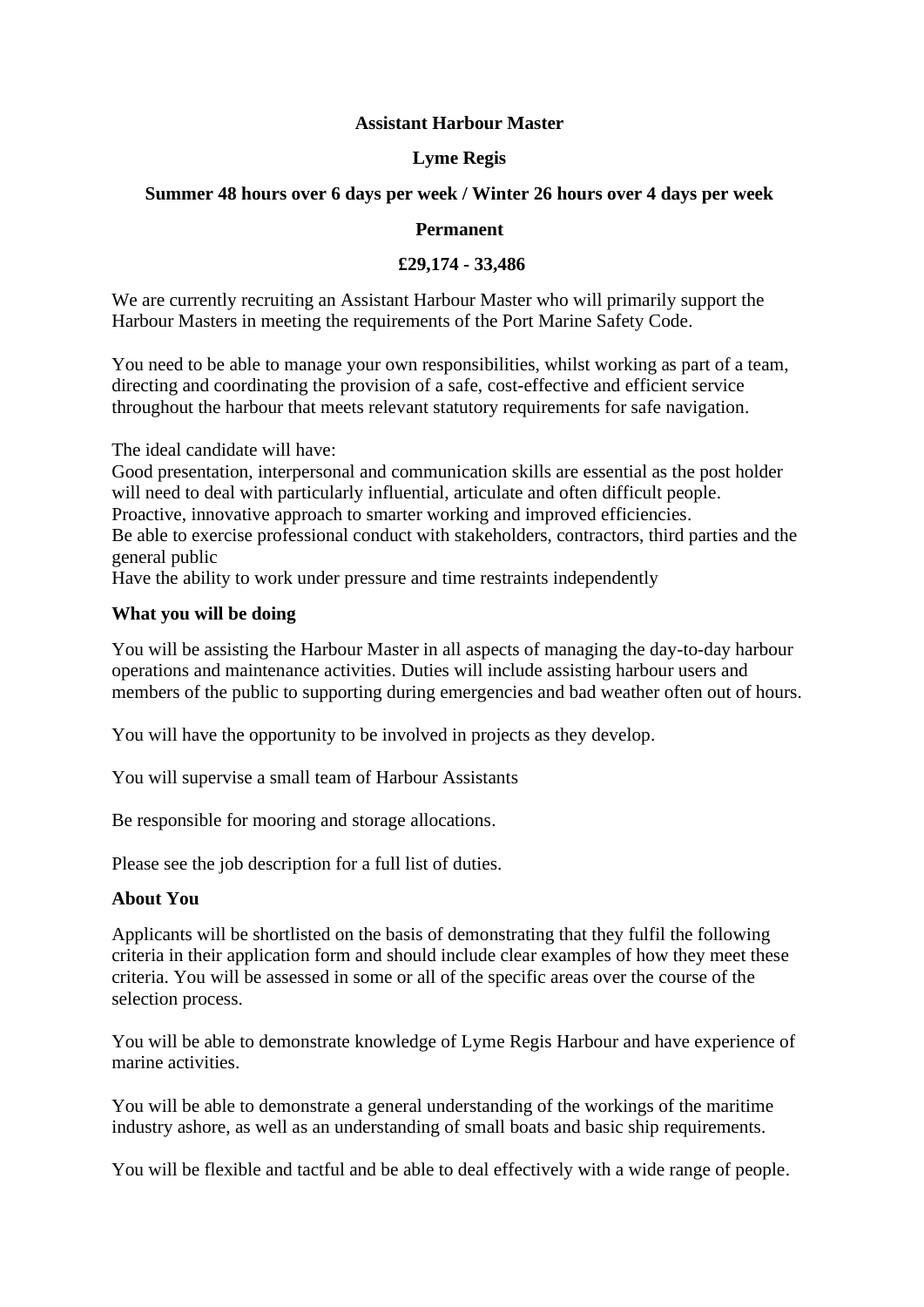Exact working hours have to be flexible, being affected by tides, weather and boat activity.

To cover the contingencies of the service the postholder will be required to work evenings, weekends, Bank Holidays and statutory day working, payment for which is inclusive in the salary.

Qualifications/ training/registrations

- Experienced Mariner with recognised Certification of Competency for power boat 2
- VHF/DSC Radio Certificate of Competence
- Full UK driving licence

Experience

- Broad maritime experience especially in a port environment
- Boat handling
- Supervising and motivating staff and volunteers
- Working with partners from a range of sectors

# **Working at Dorset Council**

This is a unique opportunity to join a brand new council in Dorset – home to the spectacular Jurassic Coast and thriving market towns and villages with a strong sense of community and identity.

On 1 April 2019, five district and borough councils and the county council were replaced by the new Dorset Council which will deliver more efficient, accessible and modern public services.

You will have the opportunity to build your career in a modern, flexible and inclusive organisation, and this is an exciting time to join – at the start of our journey together.

For more information about our new council visit [www.DorsetCouncil.gov.uk/about](https://www.dorsetcouncil.gov.uk/jobs-and-careers/a-great-place-to-work)

Dorset Council provides a framework to explain the behaviours expected from everyone who works, or volunteers, for Dorset Council regardless of their role or grade within the organisation, find more information about this [here.](https://www.dorsetcouncil.gov.uk/your-council/about-your-council/dorset-council-plan/our-behaviours) The behaviours will form part of the selection process, where you will be asked to evidence when you have demonstrated them.

#### **Additonal Information**

Dorset Council uses generic job descriptions and person specifications and therefore the job title in the attachments on the right may differ from the job title in the advert. Further specific information may be provided in a context statement where relevant.

This role is UK based and your Right to Work will need to be established as part of the appointment process.

If appointed, the personal information we collect from you will be shared with Cifas who will use it to prevent fraud, other unlawful or dishonest conduct, malpractice, and other seriously improper conduct. If any of these are detected you could be refused certain services or employment. Your personal information will also be used to verify your identity. Further details of how your information will be used by us and Cifas, and your data protection rights, can be found at [https://www.cifas.org.uk/fpn.](https://www.cifas.org.uk/fpn)